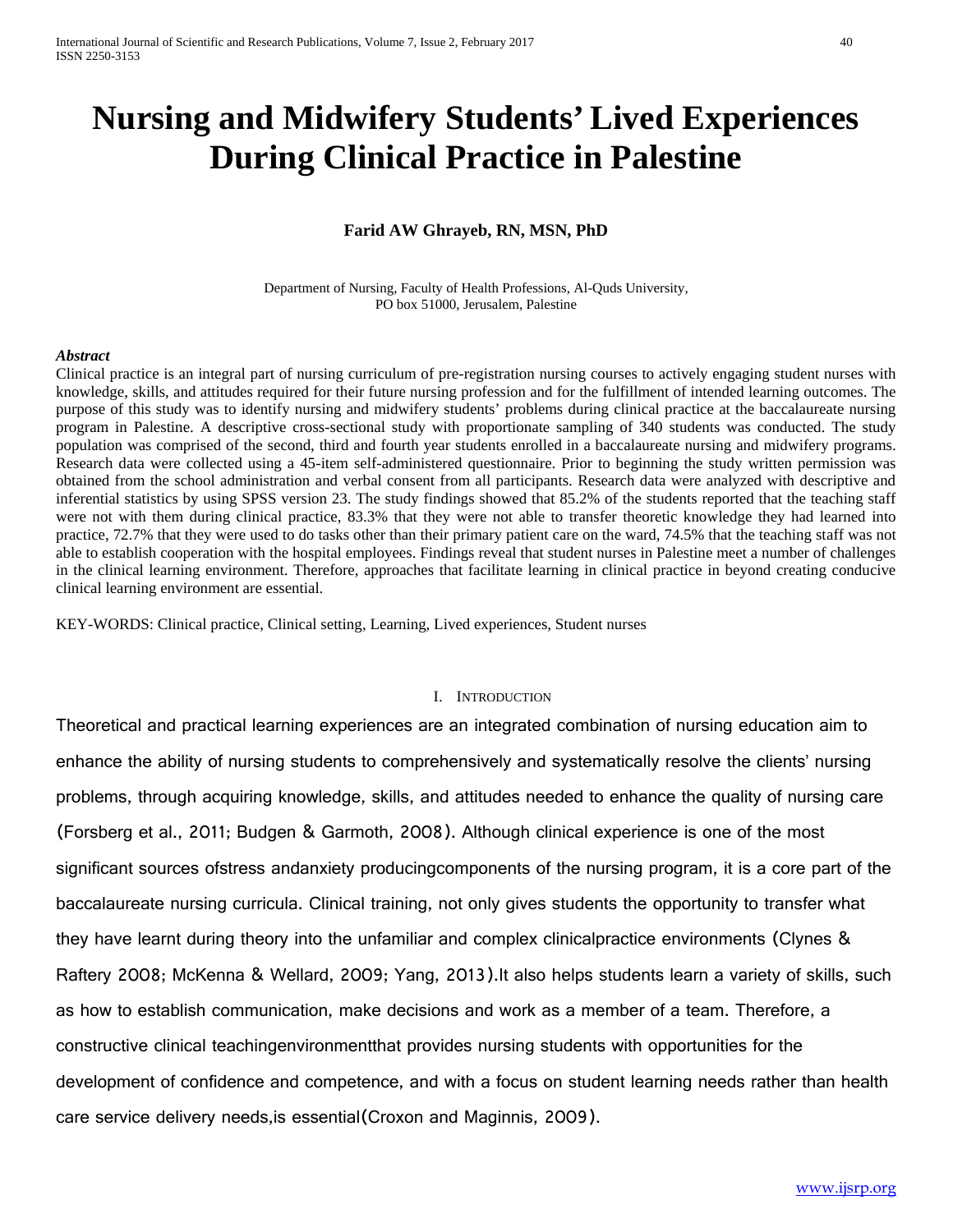Administrators of University Schools for Health Science and Nursing Schools in Palestine have adopted preceptor as a method of organizing students' clinical experiences and supervision. Preceptor, supervisorand mentor are often used synonymously and interchangeably inthe literature (Yonge et al., 2007).Forthis study, the term preceptor has been chosen and defined asthe staffnurses who have the competencies, abilitiesand who agree to work with nursing students to provide them with opportunities to reinforce their knowledge withclinical practice (Budgen and Gamroth, 2008). Budgen & Garmoth (2008) suggested that education in the clinical environmentallows studentsto become socializedinto the norms and culture of the nursing profession. Therefore, learning in the clinical practiceshould be effectively facilitated; in order to adequatelyprepare nursing studentsto perform the role of a professional nurse upon graduation (Fitzgerald et al. 2011).

The goal of nursing education is to "develop independent, purposeful critical thinkers who can support the clinical reasoning necessary for practice" (Ellerman,Kataoka-Yahiro, & Wong, 2006).Learning in the clinical practice takes place when students applywhat they have learned in classroom situation andpracticed in a simulation laboratory into the realityof nursing.As students and nurses utilize the nursing process to assess, diagnose, plan, implement,and evaluate their patients' potential and actual issues, they will become better clinicaldecision makers and improve professional judgments (Huckabay, 2009).

Several authors show that there is a gap in integrating theoreticallearning and skills topractice which have had animpact on students learning in clinical skills (Ipand Chan 2005; Allan, 2011; Chan, 2013; McKenna & Wellard, 2009).Thus, they were unable to transfer knowledge and theory learned in theirnursing program to actual practice which had negative consequences on patient outcomes (Benner et al., 2009; Tanner, 2006). Furthermore, this lackof exposure to expert thinking affects experienced nurses as well, who are unable toprogress to a higher level of proficiency. The inability to retrieve knowledge transcendsinto a failure to recognize patient conditions and respond appropriately.

This paper describes undergraduate nursing student's perception toward factors that influenced their clinical learning experiences. However, according to a review of the literature, there are few quantitative studies have been done on the challenges nursing students are faced with in the clinical learning environment; unfortunately, such studies are lacking and these challenges are still unknown in Palestine. Knowledge about the perceived factors that influence learning in nursing students is essential in any student centered learning environment and will assist nurse educators to develop appropriate teaching strategies for the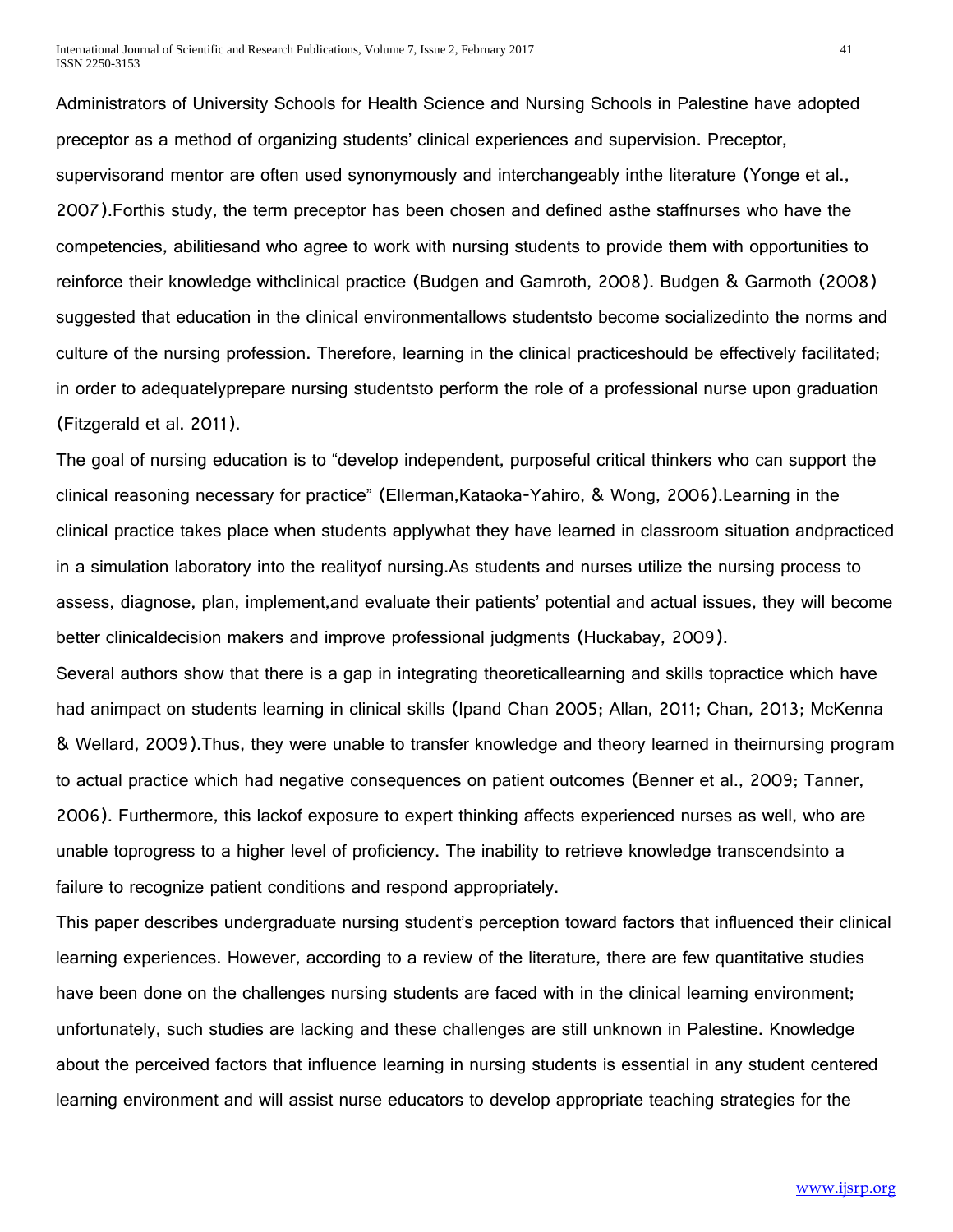clinical learning environment. Since clinical practice periods are a vital component in the curriculum of preregistration nursing courses, it is important to evaluate the students' experiences of their supervision and whether the intended learning outcomes are reached. Accordingly, this study aimed to explain the challenges of the nursing students in the clinical learning environment.

### **BACKGROUND**

Since a supportive clinical learning environment has apositive influence on the students' professional development, apoor learning environment can have contrary effects on theirprofessional development process (Chesser-Smyth, 2005). The unpredictablenature of the clinical training environment can create someproblems for nursing students. These problems have been reported by several researches in the literature. The most common factors contributing to these problems include the first clinical experience, fear ofmaking mistakes, performing clinical skills, facultyevaluation, the teaching staff, and the inadequacies in supplies and equipment and the environment of the clinical settings (Melincavage, 2011; Shabana et al., 2012; Anthony and Yastik Baxter, 2011; Levett-Jones et al., 2009; Aydın et al. 2007).

In a study conducted by Tulubas & Karadag (2007) in nursing schools it was reported that 21.6% of the students had experienced problems with teaching staff in the clinical settings. Lack of student preceptor relationships were found to be obstructive factors for learning, while good interpersonal relationship, communication and support between staff and students create conducive environment for students learning in the clinical setting(Kelly, 2007).Another studycarried outDeniz & Karakulak (2006) at Aydin School for Health Sciences, the results revealed that 51.3% of the students reported that their clinical instructor did not give adequate guidance in the clinical setting, 62.4% that they were closely checked by the guidelines, that the teaching staff did not introduce the student on the ward, and 56.9% that they were not fairly assessed on the ward.In another study 73.9% of the nursing students reported that they had experienced problems with ward nurses(Tulubas & Karadag 2007).

In another study conducted at Antalya School for Health Sciences 84% of midwifery and nursing students expected the teaching staff to be in control of the ward, to prepare students for new procedures, to know ward procedures, and help the ward staff and students form positive relationships. At the same time 31% of the students wanted teaching staff to trust the students, be tolerant, respectful and supportive (Keskin & Calıkan 2006). In another study examined clinical practice in Sweden,Lofmark and Wikblad identified lack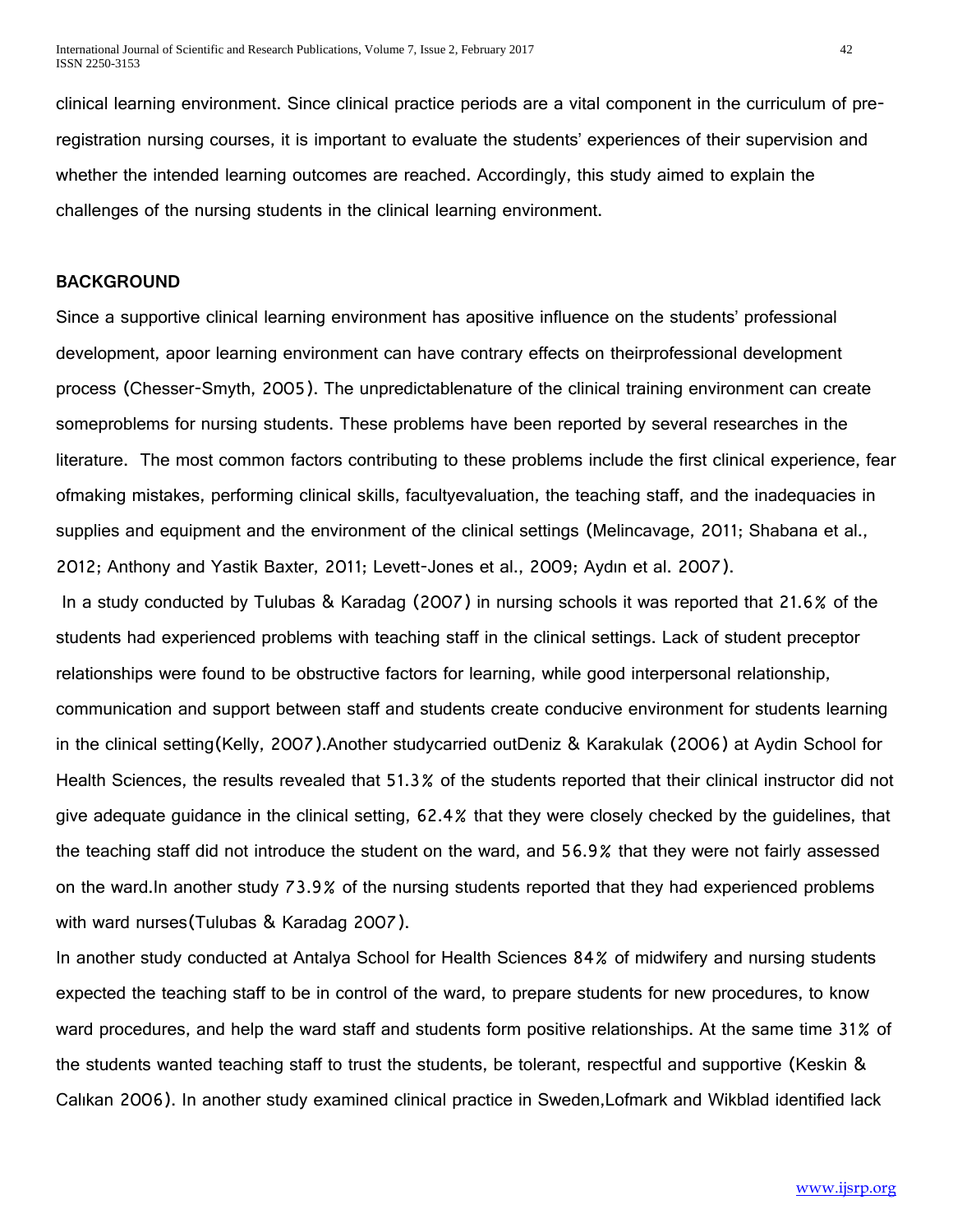of opportunityfor the nursing students to practice in the clinical area as aproblem; suggesting that lack of opportunity for the nursingstudents to practice affects the conversion of the theoretical knowledge to practice (Lofmark and Wikblad, 2002).

Lack of learning opportunities for students in clinical settings toto competently and safely care for patientscould result in a nursing graduate who has not met the requiredstandards and competences of the profession. Thislack of opportunity to develop required competencies couldadversely affect the nursing students' learning and eventualthe care rendered to patients (Lawal et al., 2016). Clynes and Raftery (2008) reported that providing students with feedback from mentors, preceptorsand nurse educators during clinical learninghelps them to gain confidence as through feedback they know their progress. Finally, a previous study showed that, 56.3% of the nursing students thought that clinical instructors needed to take more responsibility on the ward, 55% that there needed to be more communication between the student, clinical instructor and nurse, 35% that nurses needed to give more support to students, and 43.7% that they should not be made to do non-nursing tasks(Ozcan and Shukla, 1993).

## **Methodology**

.

**Design:** A descriptive cross-sectional study design was utilized. A stratified sample of 280 nursing and midwifery students was recruited. Approximately more than half of the sample was female. The selected students were approached because they have a particular knowledge or enough clinical practice to compare what is learned from theory. We excluded bridging students because most of these students have had working experience in the hospitals and it would be hard for them to relate to the theory-practice gap. Only students from second, third, and fourth year were approached. The first year students were excluded as they were only exposed to clinical training at the faculty labs.

**Setting and sample:**The sample was derived from students who had experienced clinical practice among the students in the department of nursing and midwifery sciences in Al-Quds University in Palestine. A stratified sample of 340 nursing and midwifery students was recruited. Approximately more than half of the sample was female. The selected students were approached because they have a particular knowledge or enough clinical practice to compare what is learned from theory. We excluded bridging students because most of these students have had working experience in the hospitals and it would be hard for them to relate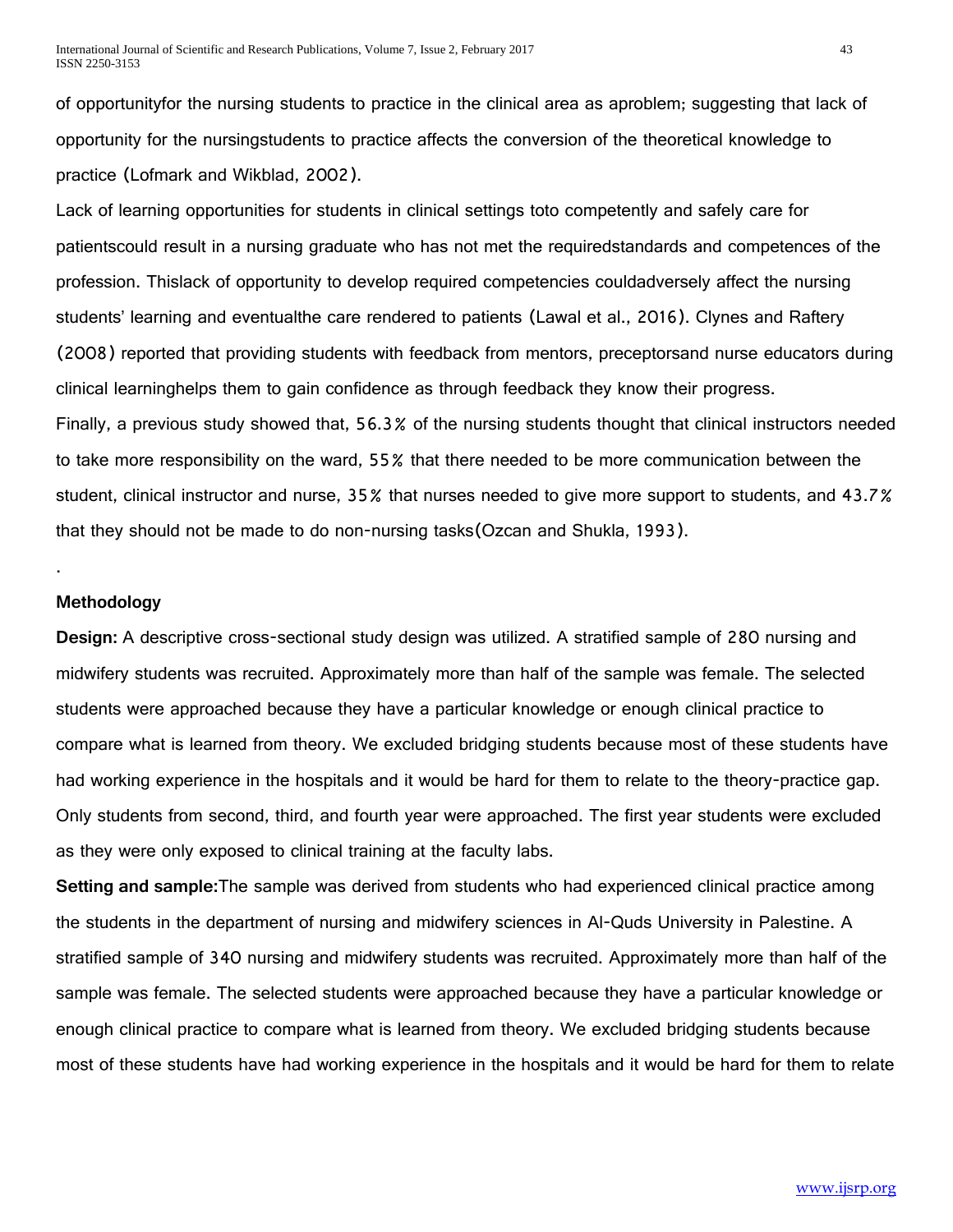to the theory-practice gap.Only students from second, third, and fourth year wereapproached. The first year students were excluded as they were only exposed to clinical training at the faculty labs.

In Palestine, nursing education is mostly are taught over through 3-year hospitalbasedapprenticeship programsand is carried out in hospitals and in the community. All nursingstudents are enrolled in university based, 4-year baccalaureate program in which clinical experience start inthe second year of study. Clinical practice forms about 50% of the total program as required by the Ministry of higher education of Palestine. Clinical preceptorship is given by faculty based preceptors,supported by registered nurses assigned to the clinicalarea. Students visit a number of public and privatehospitals, community health centers and schools forclinical experience. The number of students assigned to unitsvaries widely and is often dictated by the health institutions.

### **Data collection and instrumentation**

Data were collected on a self-administered questionnaire. It was developed by the researchers as guided by the literature(Özaltın 1993, Erdil 1993, Tulubas & Karadag 2007, Aydın et al. 2007).Nursing students were asked about the factors they felt affected their learning experience in the clinical area. The questionnaire was divided into five sections: the first section defined problems students had with teaching staff in clinical practice: the second section defined problems with ward personnel; the third section defined problems with inadequate equipment, supplies and physical conditions; the fourth section defined problems with students themselves; and the final section defined problems with the curriculum. The student's perceptions of an ideal learning environment were also sought using mainly Likert-type with response options ranging from "I Agree" (1), "I Disagree" (2), "I don't know"(3). The instrument was reviewed by five clinical and educational specialists and pretested among 30 students not included in the study population resulting in minor modifications to questions relating to the clinical learning experiences of students. A Cronbach alpha score of 0.82, a high level of internal consistency was recorded by the instrument. Data were collected three days in November 2016, during students' regular classes.

## **Ethical Issues**

Prior to beginning the study ethical approval and permission were granted by the administration of the school of nursing. The purpose of the study and how the data would be used were explained to the studentsand they were reminded that no names or identification numbers were required on the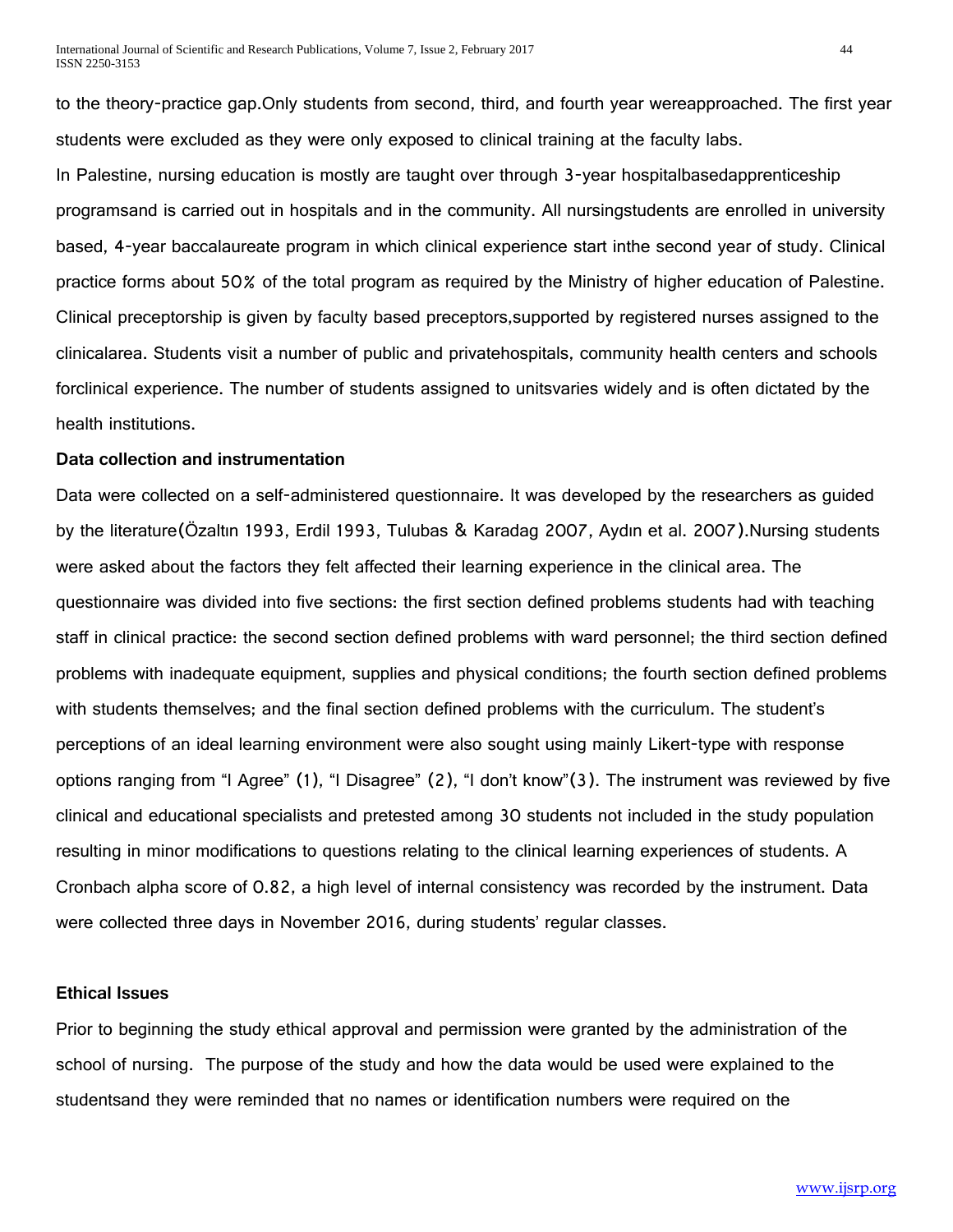questionnaire. Written informed consent was obtainedfrom the studentsbefore the questionnaires were administered. The 30 students who participated in the development of the questionnaire also did so voluntarily. All completedquestionnaires were then stored in a locked filing cabinetto maintain confidentiality and anonymity.

## **Data analysis**

The data analysis was performed using the statistical packagefor the SocialSciences (SPSS) for

windowsversion 23. Descriptive statistics (frequency, distribution, mean) were used to analysis the data.

## **RESULTS**

A total of 330 students from the first, second and third years ofthe Bachelor of Nursing Program from one University Collegeparticipated in the study; 83 students from the second year, 124 fromthe third year and 123 from the fourth year.

## **Problems students experienced in clinical areas**

## **1- Problems with teaching staff**

Almost all (85.2%) of the students reported that the clinical instructors were not with them during clinical practice, 83.3% that they were not able to transfer theoretic information they had learned into practice,

74.5% that cooperation with the hospital employees was not provided, 78.8% that there were no objective assessment criteria for students on the ward, 72.7% that they perceived being closely checked according to guidelines was a problem, and 56.1% that the students were treated inconsistently (Table 1).

|  |  |  |  |  |  | Table1 Frequency and percentages of variables that related to the problems with Clinical instructors |
|--|--|--|--|--|--|------------------------------------------------------------------------------------------------------|
|--|--|--|--|--|--|------------------------------------------------------------------------------------------------------|

|                                                                                                              | <b>Frequencies &amp; Percentages</b> |                 |               |  |
|--------------------------------------------------------------------------------------------------------------|--------------------------------------|-----------------|---------------|--|
| <b>Item</b>                                                                                                  | Agree                                | <b>Disagree</b> | Don't<br>know |  |
| am not able to find teaching staff to be able to practice one-on-<br>one                                     | 281 (85.2)                           | 46 (13.9)       | 3(0.9)        |  |
| I hesitate getting guidance or asking questions of teaching faculty                                          | 137 (41.5)                           | 184 (55.8)      | 9(2.7)        |  |
| I am not able to get feedback about tasks done from teaching staff                                           | 120 (36.4)                           | 193 (58.5)      | 16(4.8)       |  |
| Clinical instructor talk about my inadequacies in inappropriate<br>settings and with an inappropriate manner | 104 (31.5)                           | 210(63.6)       | 16(4.8)       |  |
| Clinical instructor cause students to lose their confidence with<br>severe criticism                         | 109 (33.0)                           | 201(60.9)       | 18(5.5)       |  |
| Clinical instructor do not give positive feedback                                                            | 114 (34.5)                           | 202(61.2)       | 14(4.2)       |  |
| Clinical instructor do not support students doing interventions                                              | 143 (43.3)                           | 174 (52.7)      | 13(3.9)       |  |
| Clinical instructor are inconsistent with students                                                           | 185 (56.1)                           | 129 (39.1)      | 16(4.8)       |  |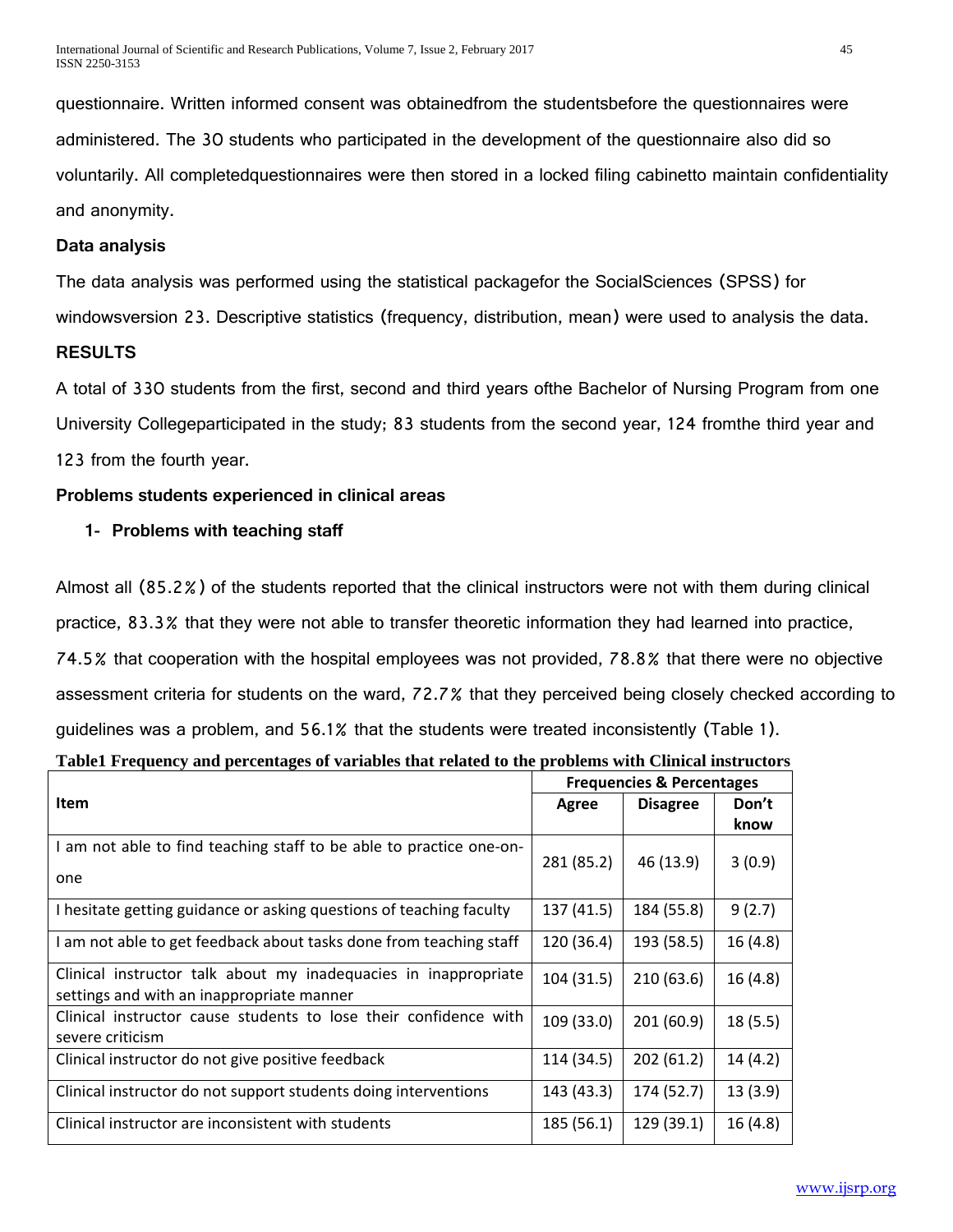| 240 (72.7) | 85 (25.8) | 5(1.5)  |
|------------|-----------|---------|
| 275 (83.3) | 52(18.2)  | 3(0.9)  |
| 260 (78.8) | 60(18.2)  | 10(3.0) |
| 246 (74.5) | 75 (22.7) | 9(2.7)  |
|            |           |         |

## **2- Problems on wards associated with inadequacies in supplies, instruments and physical conditions**

Environmental problems experienced by the students on the wards were not having a room for changing clothes(84.9%), not having an area for meetings together with teaching staff (75.8%), not having sterile gloves to use during procedures (66.7%), and not having antiseptic solution and towels for their hands (61.2%) (Table 2).

**Table 2 Distribution of students' problems with inadequate equipment, supplies and physical conditions on wards**

|                                                                              | <b>Frequencies &amp; Percentages</b> |                 |          |
|------------------------------------------------------------------------------|--------------------------------------|-----------------|----------|
| Item                                                                         | Agree                                | <b>Disagree</b> | Don't    |
|                                                                              |                                      |                 | know     |
| Wards being inadequate for student practice                                  | 120 (36.4)                           | 150 (45.5)      | 60(18.2) |
| Not having a room for students to change clothes and lockers                 | 280 (84.9)                           | 41(12.4)        | 9(2.7)   |
| Not having a room for joint meetings with teaching faculty and<br>students   | 250 (75.8)                           | 64 (19.4)       | 16(4.8)  |
| Not being able to comfortably establish communication with<br>ward personnel | 104 (31.5)                           | 210(63.6)       | 16(4.8)  |
| Not having enough sterile/ disposable gloves for use                         | 220 (66.7)                           | 100(30.3)       | 10(3.0)  |
| Not always having available antiseptic solution and towels for<br>hands      | 202(61.2)                            | 114 (34.5)      | 14(4.2)  |
| Not being able to adequately meet nutritional needs                          | 143 (43.3)                           | 174 (52.7)      | 13(3.9)  |

## **Table 3 Distribution of students' problems with hospital employees**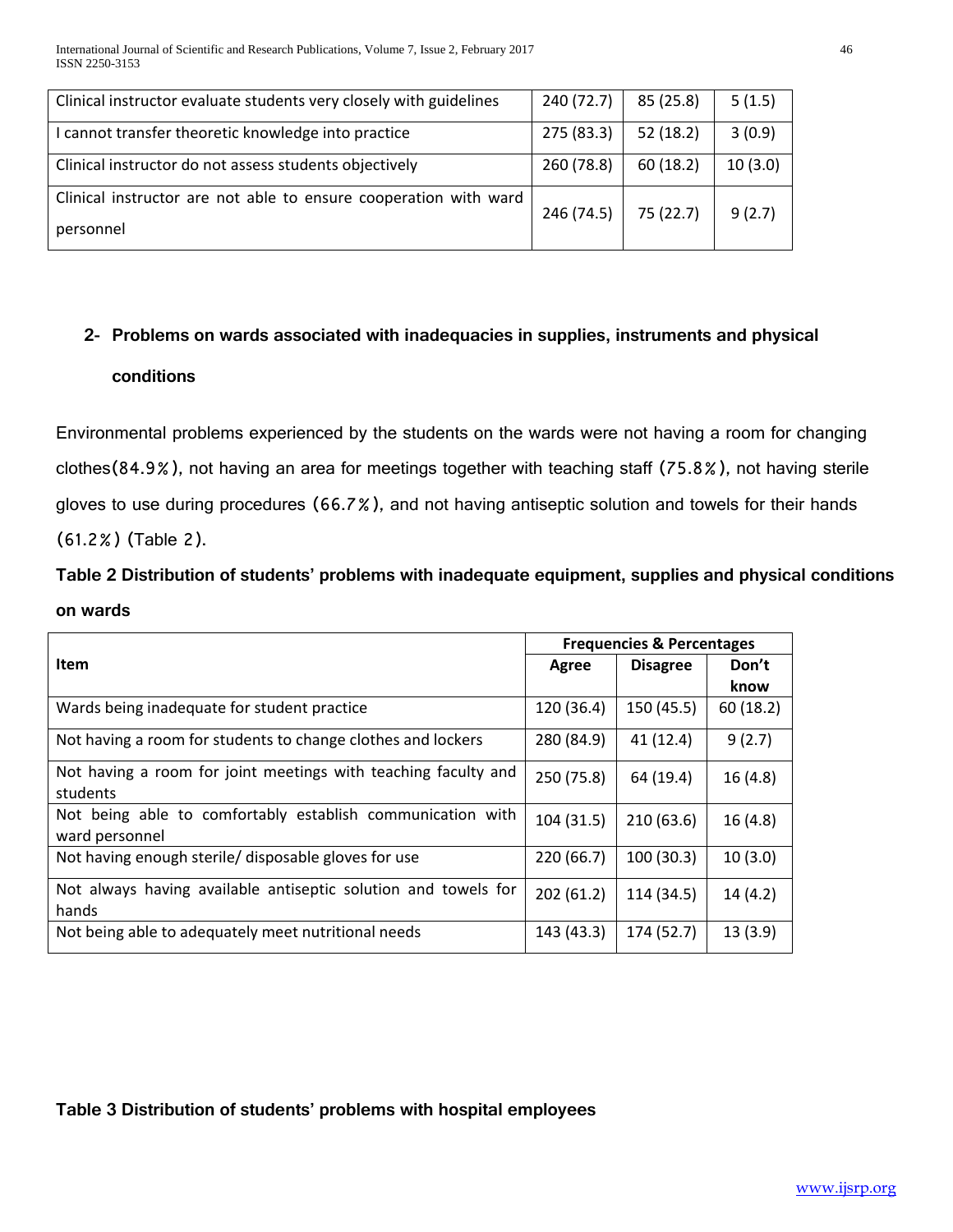|                                                                                        | <b>Frequencies &amp; Percentages</b> |                 |          |  |
|----------------------------------------------------------------------------------------|--------------------------------------|-----------------|----------|--|
| Item                                                                                   | Agree                                | <b>Disagree</b> | Don't    |  |
|                                                                                        |                                      |                 | know     |  |
| Not supporting students' taking initiative on wards                                    | 281 (85.2)                           | 46 (13.9)       | 3(0.9)   |  |
| Being excluded by ward personnel                                                       | 137 (41.5)                           | 184 (55.8)      | 9(2.7)   |  |
| Not being able to be use knowledge and experience                                      | 120 (36.4)                           | 193 (58.5)      | 16(4.8)  |  |
| Not being able to comfortably establish communication with ward<br>personnel           | 104 (31.5)                           | 210(63.6)       | 16 (4.8) |  |
| Not being treated with patience and tolerance by ward personnel                        | 230 (69.7)                           | 82 (24.8)       | 18(5.5)  |  |
| Not serving as teachers for case studies                                               | 114 (34.5)                           | 202(61.2)       | 14(4.2)  |  |
| Not being able to work completely effectively in primary patient<br>care               | 143 (43.3)                           | 174 (52.7)      | 13(3.9)  |  |
| Facing negative behaviours                                                             | 185 (56.1)                           | 129 (39.1)      | 16(4.8)  |  |
| Being used to do tasks other than patient care                                         | 240 (72.7)                           | 85 (25.8)       | 5(1.5)   |  |
| Not creating an environment in which procedures learned in class<br>could be practiced | 275 (83.3)                           | 52 (18.2)       | 3(0.9)   |  |

## **DISCUSSION**

The findings obtained from the study demonstrated that a variety of students' problems with issues related to students, instructors, clinical settings and teaching-learning process. were determined.

According to the study results the most common problem experienced by students was theyfind difficultyin transferring theory into practical clinical situations (Smith et al., 2007). Previous studies have shown that students were not being able to transfer topics thatthey had been taught in the classroom into practice. The results of this study are consistent with previous study results (Sharif & Masoumi 2005, Buyukyoruk 2007). In a study by Atalay et al. (1993) students have difficulty transferring theoreticknowledge into practice because of their fear of harming patients, fear of health care personnel and teaching staff reactions, and difficulty getting patients to accept their practice.

The results of our study imply our students on the wards were having only one teaching staff member with them (Table 1). This problem is not just one at our university or with our students but is a general problem in university schools for health science in worldwide, including Palestine. The most obvious reason for this problem is therole of the university teacher has changed, from that of a clinically skilledpractitioner to a role where emphasis is placed on classroom teaching, administrative tasksand research activity(Saarikoski et al., 2009). Teachers themselves found that giving time for clinical practice competedwith the demands of academia for classroom based teaching, publishing and research activity (Löfmark et al., 2012). The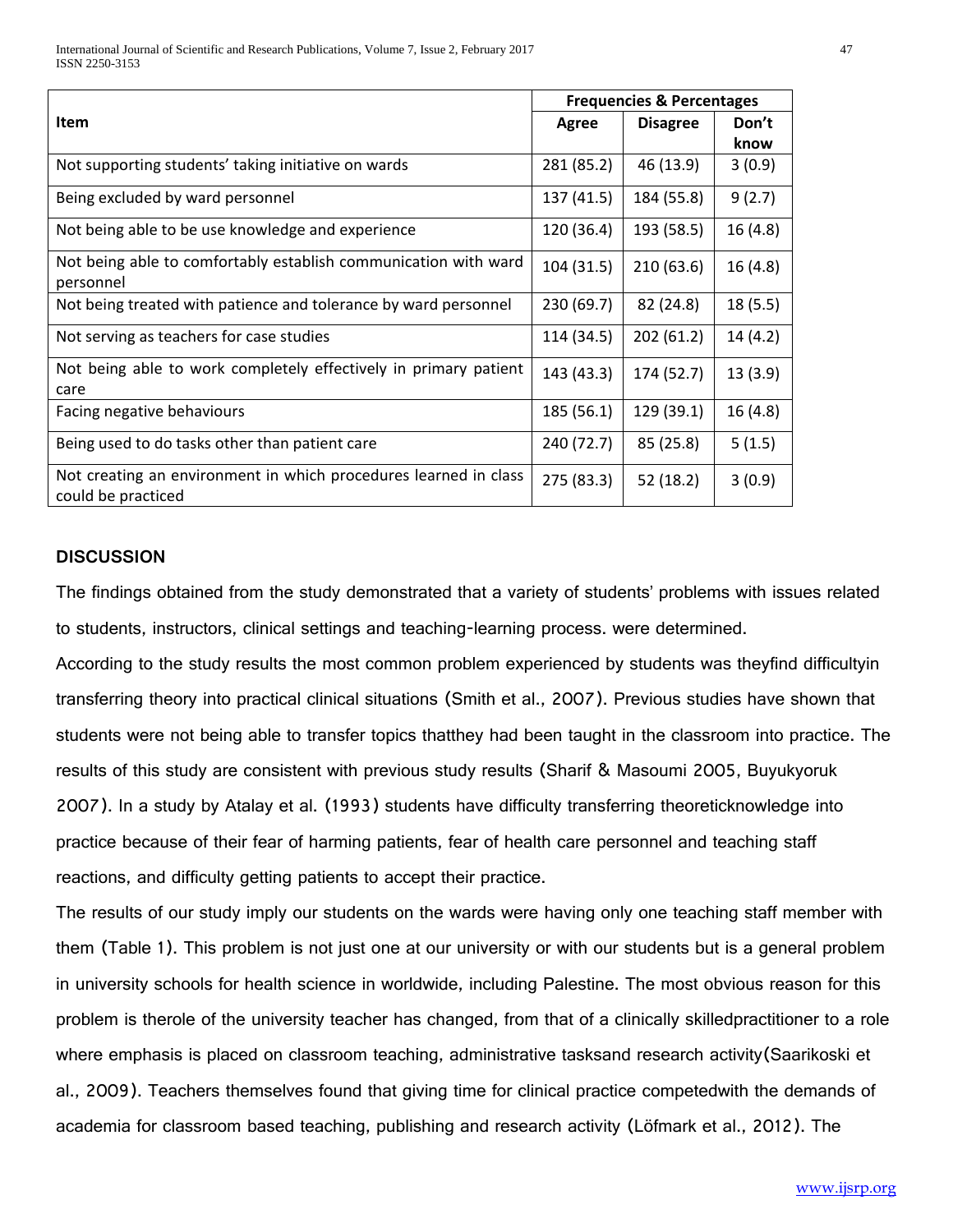literature indicates that availability of teaching staff in clinical settings have a distinguished advantage because of their ability to be familiarwith learning outcomes for clinical practice and how it can bereached and assessed, in addition, they can make linksbetween theory and practice(Gillespie and McFetridge,2006). On the other hand, few authors said that to teacheffectively, teachers must update their skills by participating in care(Pegram and Robinson, 2002) while other authors deem that through reading, writing and research, the nursing teachers can maintain effective teaching and knowledge in the clinical area (Barrett,2007).

According to our research results the teaching staff were not able to establish cooperation with ward employees, were not able to develop objective assessment criteria for students on wards, were not patient and tolerant with students, supervised students more from the guidelines, and acting inconsistently with students. The results of other studies on this subject are consistent with ours (Table 2). In this study it was shown that students thought that the teaching staff was inadequate for guidance in clinical settings, that they were closely checked according to the guidelines, that the teaching staff did not recognize students on the wards, that students were not assessed fairly, that the teaching staff were judgmental, and that they were merely judged. Students wanted the teaching staff to show them more positive attitudes and behaviors (Keskin & Caliskan 2006, Deniz & Karakulak 2006).

Other problems widely experienced by our students in clinical sites were being used for tasks other than primary patient care, being excluded from clinical practice and not being shown tolerance. In other studies conducted on this subject as well students reported widespread experience with problems associated with health care employees on wards (Ozcan et al. 1993, Tulubas & Karadag 2007). In the study by Özcan 61.4% of nursing students reported that ward nurses were demanding, critical and belittling and 42.6% that they were expected to do non-nursing tasks (Ozcan et al. 1993). In the study by Atalay et al. (1993) ward nurses wanted students to do tasks of assistant personnel or had them do their own personal tasks. Students who refused to comply with these requests were subjected to negative behavior by nurses. The results of the Atalay et al. study are consistent with the results of our study. In our universities our students are taught patient-centered care and are directed by teaching staff to refuse to do task-centered procedures and non-nursing tasks. However because students do not always have teaching staff with them they may be excluded from wards for rejecting non-nursing tasks and may perceive themselves to be unnecessary on the ward. Health occupational high school students who agree to do every task given them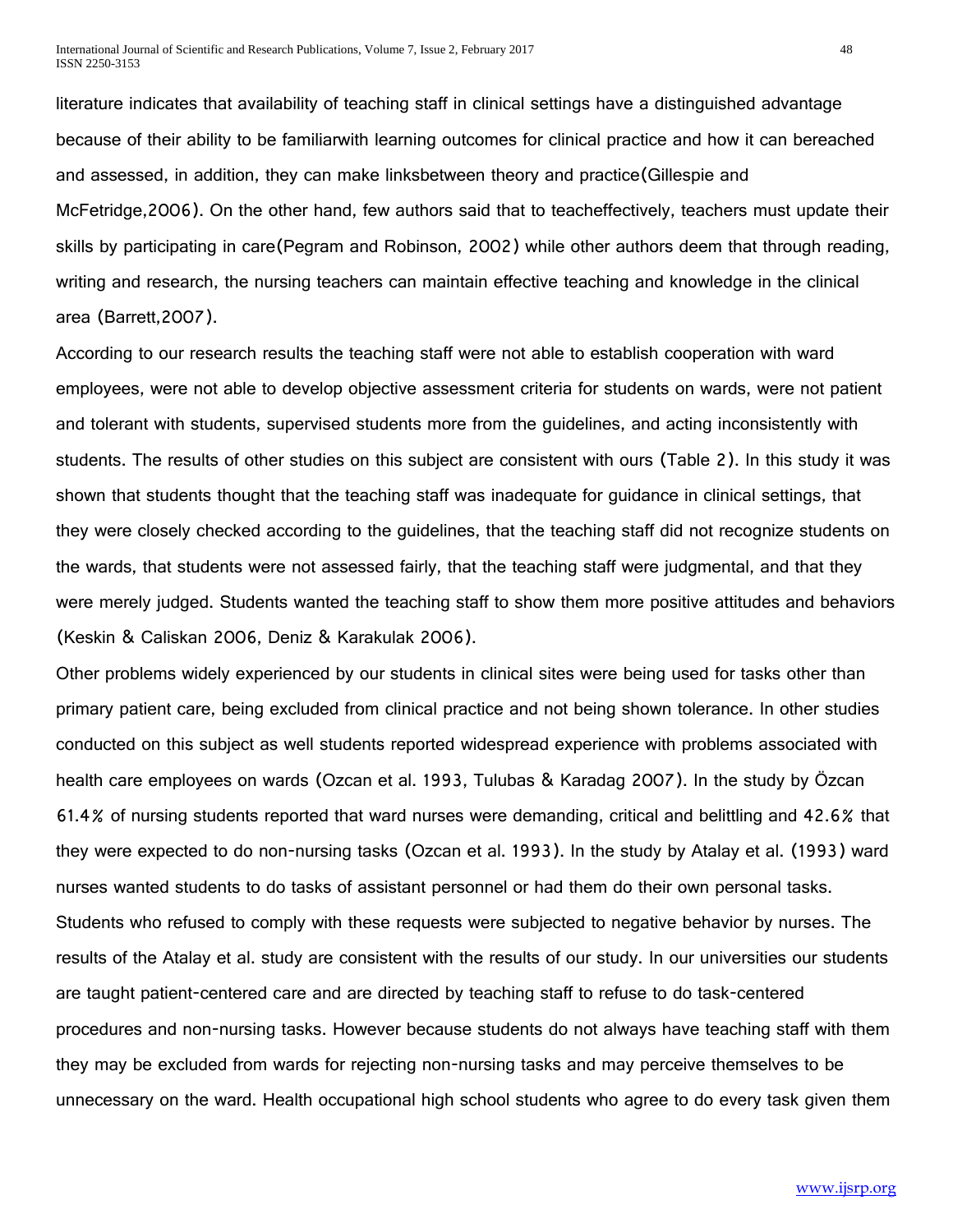on wards are better choices by ward nurses. Other studies support our study results that students are used for tasks other than primary patient care.

According to our research results students experienced problems with the scarcity of resources/equipment, and physical conditions on wards, such as not having a place to change clothes, not having areas where they can have joint meetings with clinical instructors, not having sterile gloves available for doing procedures, not having antiseptic solution and towels for their hands (Table 3). In the study by Bayraktar (1993) 21.9% of the students perceived not having a place to change clothes and 15.8% not having a break room to be a problem. In the study by Atalay et al. (1993) 95% of the students thought there were inadequate supplies, equipment and physicalconditions on wards. The results of our study are consistent with other study results.

Nursing students' perceptions regarding disparities between what was learnt in class and simulation laboratory and the actual practice in clinical practicehave been shown in earlier studies, in Turkey(Sari and Elcigil, 2008); in Jordan (Safadi et al., 2012)

### **Conclusion**

Clinical education is a vital component of thenursing curriculum. A supportiveand co-operative clinical learningenvironment is of paramount importance in attainingthe students' professional development. It has been determined that the most influentialelements affecting the students in the areaof clinical practice are the clinic nurses, preceptors and patients. An environment that positively influences students' progress towards developing professionalism is highlyrecognized. These nurses oftomorrow deserve the very best preparation in clinical practice asthey are the future of the discipline (Mannix et al., 2006). Therefore, nursing programs should invest in recruiting,training and developing their teaching staff toprepare students effectively for the challenges ofthe nursing profession.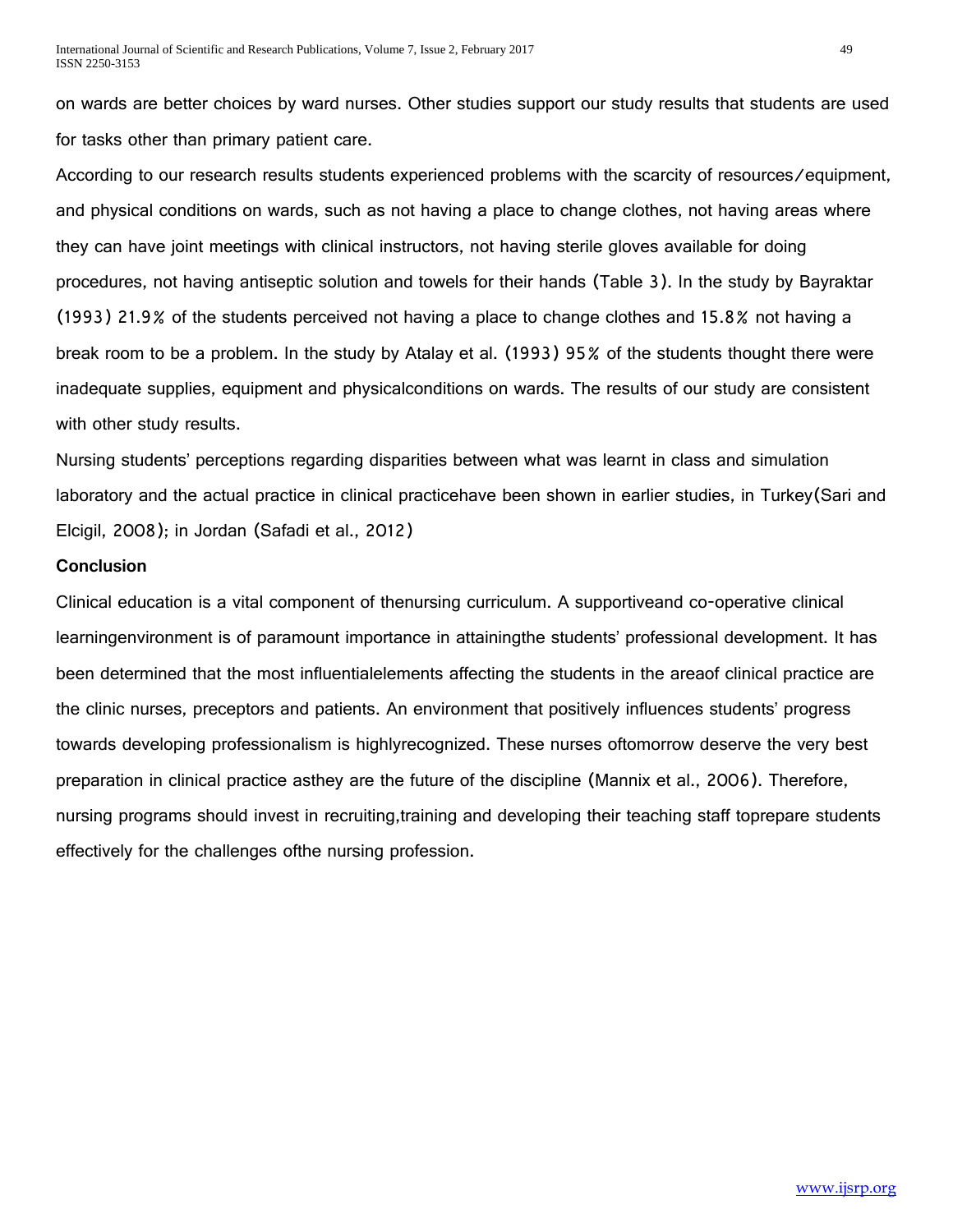### **References**

Anthony M, Yastik J. (2011). Nursing students experiences with incivilityin clinical education. Journal of Nursing Education, 50(3): 140-144. PMid:21323254 [http://dx.doi.org/10.3928/01484 834-20110131-](http://dx.doi.org/10.3928/01484%20834-20110131-04)

## [04](http://dx.doi.org/10.3928/01484%20834-20110131-04)

Atalay M, Tel H, Altun E, Tel H (2006). "Cumhuriyet University nursing school first year students' difficulties before and during clinical practice and determination of their expectations for help on this subject". Congress proceedings, 3rd Nursing Education Symposium with International Participation, 8-10 September. 403-409.

Aydın G, Yılmaz A, Uzun A, Gunestas İ (2006). "Determination of Samsun School for Health Sciences nursing division university students' most common problems in professional classes' theory and practice". 5th National Nursing Students Congress, Congress proceedings. Sanliurfa. 20-21 April. Page: 209. Barrett, D., 2007. The clinical role of nurse lecturers: past, present, and future. NurseEducation Today 27 (5), 367-374.

Budgen, C., Gamroth, L.(2008). An overview of practice education models. Nurse Education Today 28, 273-283.

Buyukyoruk N, Kuscu Cigdem, Zinzirci D, Atas S (2007). "Experiences, views and thoughts of first year university students' clinical administration at Burdur School for Health Sciences". 6th National Nursing Studentscongress with International Participation proceedings. June 26-29. Istanbul/Turkey.

Bayraktar N (1993). "Student nurses' thoughts about factors that affect their learning in the clinical setting". 3rd Nursing Education Symposium with International Participation proceedings booklet, full text. 8-10 September . 462-471.

Carr, W. D., & Drummond, J. L. (2002). Collaboration between athletic trainingclinical and classroom instructors. Journal of Athletic Training, 37(suppl), 182-188.

Chesser-Smyth, P. A. (2005). "The lived experiences of general studentnurses on their first clinical placement: a phenomenologicalstudy,"Nurse Education in Practice, 5(6): 320–327.

Cooke, M. (1996). Nursing students' perceptions of difficult or challenging clinicalsituations. Journal of Advanced Nursing, 24, 1281-1287.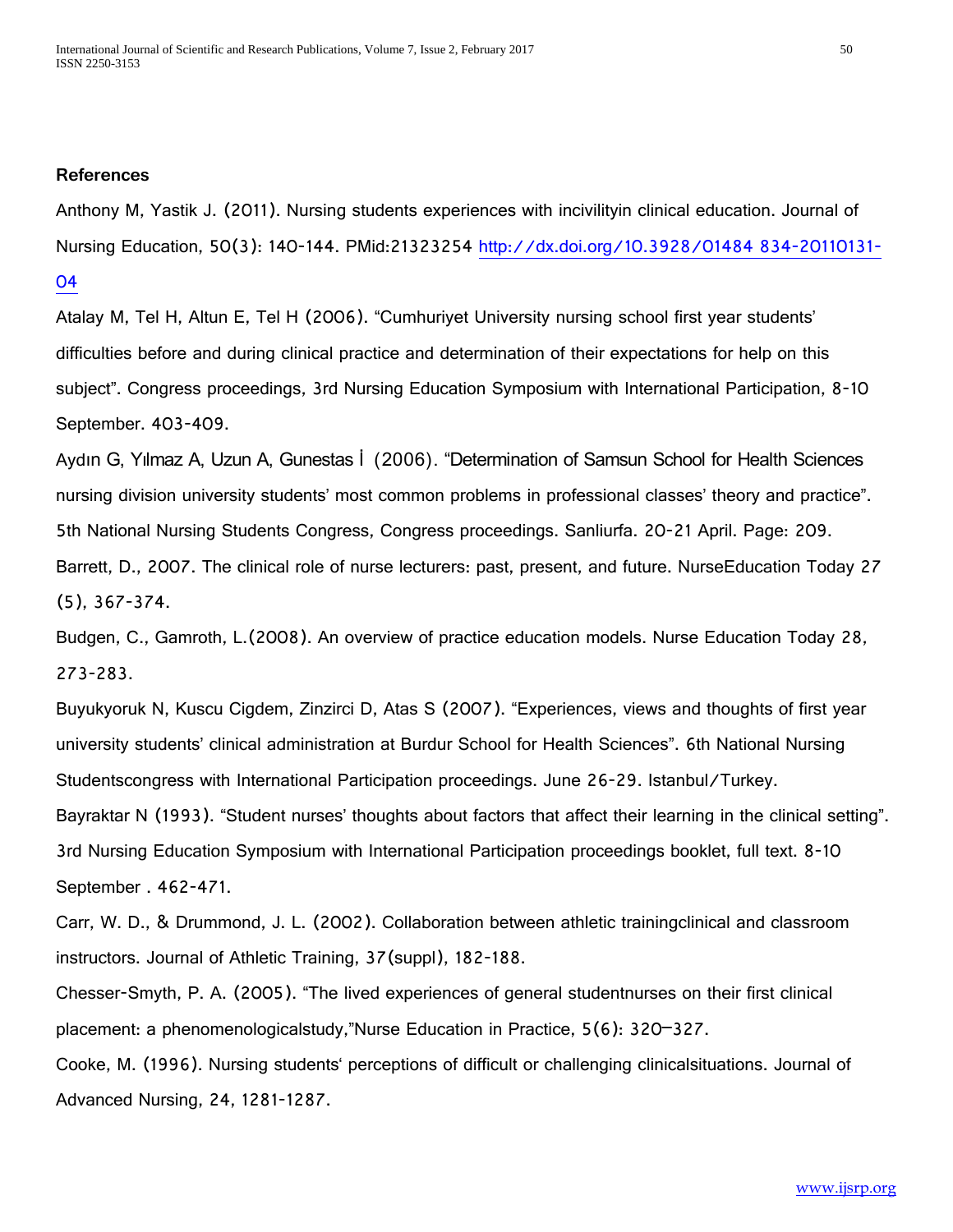Corlett, J. (2000). The perceptions of nurse teachers, student nurses and preceptors ofthe theory-practice gap in nurse education. Nurse Education Today, 20, 499-505.

Corlett, J., Palfreyman, J. W., Staines, H. J., & Marr, H. (2003). Factors influencingtheoretical knowledge and practical skill acquisition in student nurses: anempirical experiment. Nurse Education Today, (23), 183-190.

Croxon, L., Maginnis, C., 2009. Evaluation of teaching models for nursing practice.Nurse Education in Practice 9 (4), 236-243.

Delforge, G. D., & Behnke, R. S. (1999). The history and evolution of athletic trainingeducation in the United States. Journal of Athletic Training, 34(1), 53-62.

Deniz M, Karakulak S (2006). "Adnan Menderes University Aydin School for Health Sciences students' expectations of teaching staff in clinical practice". 5th National Nursing Students Congress, Congress proceedings. Sanliurfa. 20-21 April. Page:188.

Ferguson, K. E., & Jinks, A. M. (1994). Integrating what is taught with what is practicedin the nursing curriculum: A multi-dimensional model. Journal of AdvancedNursing, 20, 687-695.

Flinders, B. A. (2013). Service-learning pedagogy: Benefits of a learning communityapproach. Journal of College Teaching & Learning, 10(3), 159-165.

Forsberg, E., et al. (2011) Virtual Patients for Assessment of Clinical Reasoning in Nursing—A Pilot Study. NurseEducation Today, 31, 757-762.<http://dx.doi.org/10.1016/j.nedt.2010.11.015>

Gerrish, K. (1992). The nurse teacher's role in the practice setting. Nurse EducationToday, 12, 227-232. Gillespie, M., McFetridge, B., 2006. Nurse education e the role of the nurse teacher.Journal of Clinical Nursing 15 (5), 639e644.

Hewison, A., & Wildman, S. (1996). The theory-practice gap in nursing: A newdimension. Journal of Advanced Nursing, 24, 754-761.

Kelly, C.(2007). Student's perceptions of effective clinical teaching revisited. NurseEducation Today 27 (8), 885e892.

Keskin Z, Caliskan M (2006). "Determination of Akdeniz University School for Health Sciences Midwifery and Nursing students' opinions about school-hospital cooperation". 5th National Nursing Students Congress, Congress proceedings. Sanliurfa. 20-21 April. Page:202.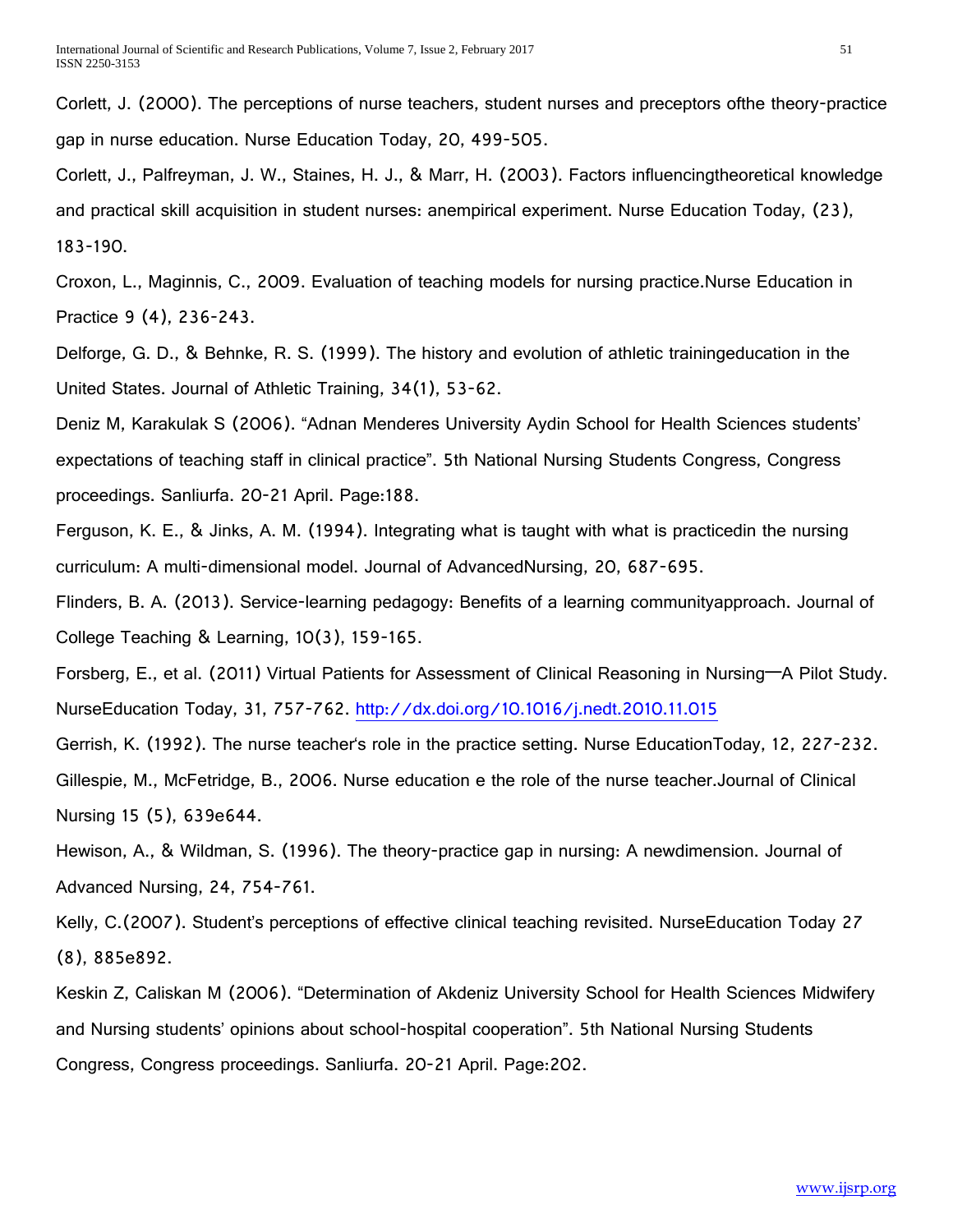Landers, M. (2000). The theory-practice gap in nursing: The role of the nurse teacher.Journal of Advanced Nursing, 32(6), 1550-1556

Lawal, J., Weaver, S., Bryan, V., Lindo, J.M.L. (2016). Factors that influence the clinical learning experienceof nursing students at a Caribbean school of nursing. Journal of Nursing Education and Practice, 6(4): 32-39.

Levett-Jones, T., Lathlean J, Higgins I, et al. Staff–student relationshipsand their impact on nursing students' belongingnessand learning. Journal of Advanced Nursing. 2009; 65(2): 316-324. PMid:

19191935<http://dx.doi.org/10.1111/j.1365-2648.2008.04865.x>

Lofmark, A., Wikblad, K. (2002). Facilitating and obstructing factors fordevelopment of learning in clinical practice: A student perspective. Journal of Advanced Nursing, 34(1): 43-50.

<http://dx.doi.org/10.1046/j.1365-2648.2001.3411739.x>

Lofmark, A., Thorkildsen, K., Råholm, M., Natvig, G.N. (2012). Nursing students' satisfaction with supervision from preceptors and teachersduring clinical practice. Nurse Education in Practice, 12: 164-169. Mannix, J., Faga, P., Beale, B., Jackson, D., 2006. Towards sustainable models forclinical education in nursing: an ongoing conversation. Nurse Education in Practice 6 (1), 3-11.

Manspeaker, S., Van Lunen, B., Turocy, P., Pribesh, S., & Hankemeier, D. (2011).Educator perception of the evidence-based teaching model in undergraduateathletic training education. Athletic Training Education Journal, 6(2), 76-87.

Melincavage SM. Student nurses' experiences of anxiety in theclinical setting. Nurse Education Today. 2011; 31(8): 785- 789.

McCaugherty, D. (1991). The theory-practice gap in nurse education: Its causes andpossible solutions.

Findings from an action research study. Journal of AdvancedNursing, 16(9), 1055-1061.

Miller, A. (1989). Theory to practice implementation in the clinical setting. CurrentIssues in Nursing, Chapman and Hall, London.

Ozcan, Y.A., Shuklam R.K. (1993). The effect of a competency-based targeted staff development program on nursing productivity.Journal for Nurses in Staff Development, 9(2): 78-84.

Pegram, A., Robinson, L., 2002. The experience of undertaking faculty practice.Nurse Education in Practice 2 (1), 30-34.

Quinn, F. M. (1995). The Principles and Practice of Nurse Education. (3rd ed.) London:Chapman & Hall.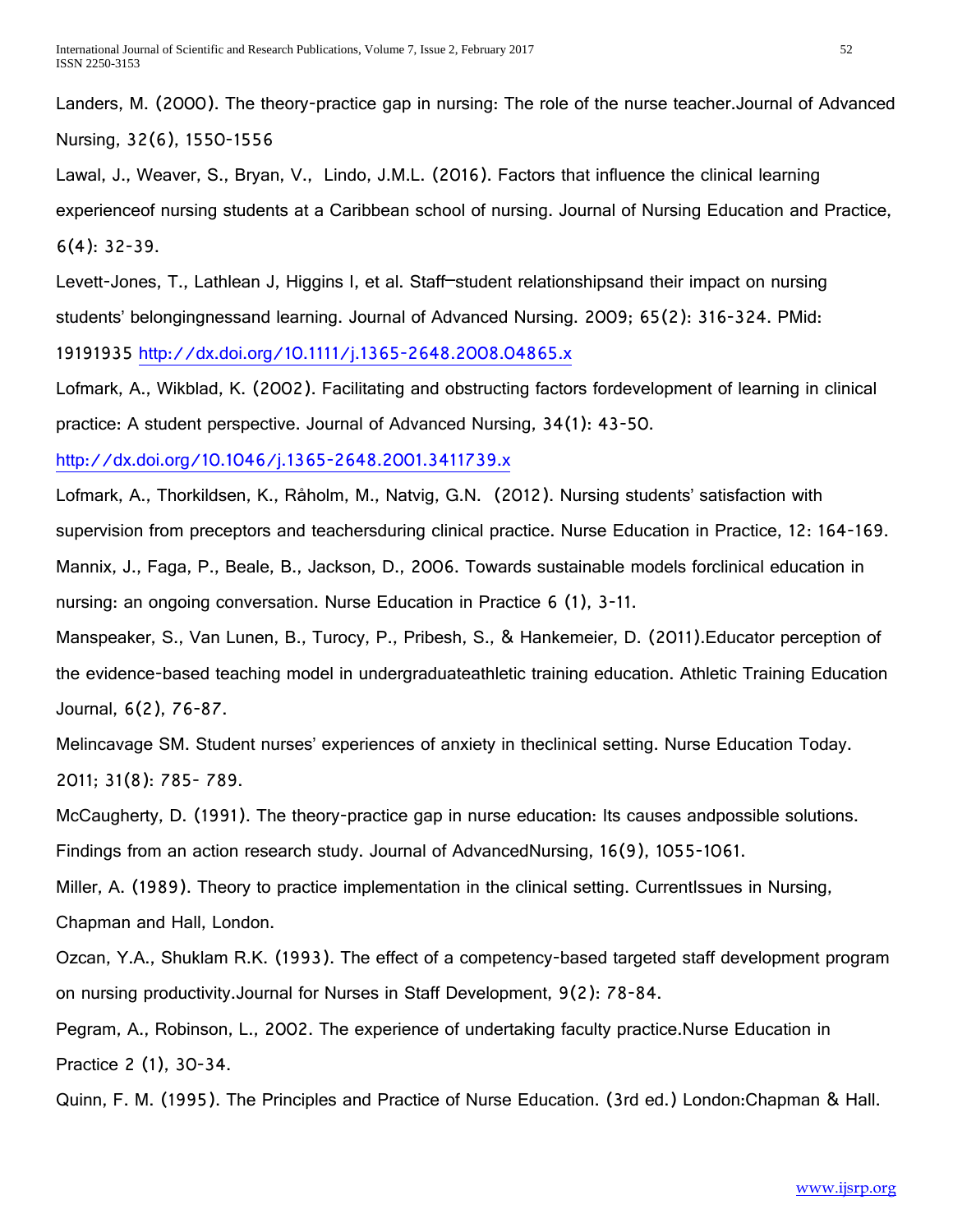Ross, M. (2012). Linking classroom learning to the community through service learning. Journal of Community Health Nursing, 29(1), 53-60.doi:10.1080/07370016.2012.645746 Saarikoski, M., Warne, T., Kaila, P., Leino-Kilpi, H., 2009. The role of nurse teacher inclinical practice: an empirical study of Finnish student nurse experiences. Nurse Education Today 29 (6), 595-600. Safadi, R.R., Saleh, M., Nasser, O.S., Amre, H.M., Froelicher, E.S. (2012). Nursing students perceptions of nursing. A descriptive study of four cohorts. International Nursing Review, 58: 420-427. Sari, H.Y. & Elcigil, A. (2008). Students" op *n* ions about and expectations of effective nursing clinical mentors. Journal of Nursing Education, 47(3), 118 12. Shabana IA, Khater WA, Akhu-Zaheya LM. (2012). Undergraduate nursingstudents' stress sources and coping behaviours during their initialperiod of clinical training: A Jordanian perspective. Nurse Education in Practice, 12(4): 204-209. PMid:22281123<http://dx.doi.org/10.1016/j.nepr.2012.01.005> Sharif F, Masoumi S (2005). "A qualitative study of nursing experiences of clinical practice". BMC Nursing:4,6.(ful text). Web address:[http://web.ebscohost.com/ehost/pdf?vid=3&hid=12&sid=5d3ba988-3e38-4333-815a](http://web.ebscohost.com/ehost/pdf?vid=3&hid=12&sid=5d3ba988-3e38-4333-815a-f46b53587bf8%40sessionmgr107)[f46b53587bf8%40sessionmgr107](http://web.ebscohost.com/ehost/pdf?vid=3&hid=12&sid=5d3ba988-3e38-4333-815a-f46b53587bf8%40sessionmgr107) Smith, K., Clegg, S. Lawrence, E., & Todd, M.J. (2007). The challenges of reflection: Students learning from work placement. Innovations inEducation and Teaching International, 44, 131. Stallwood, L. G., & Groh, C. J. (2011). Service-learning in the nursing curriculum: Arewe at the level of evidence-based practice? Nursing Education Perspectives,32(5), 297-301. doi:10.5480/1536-5026- 32.5.297 Tulubas R, Karadag M (2007). "Determining which problems students have in Gazi Osman Pasa University Tokat School for Health Sciences Nursing Department with clinical practice". 6th National Nursing

Students congress with International Participation proceedings. June 26-29. Istanbul/Turkey.

Yonge, O., Billay, D., Myrick, F., Luhanga, F.(2007). Preceptorship and mentorship: notmerely a matter of semantics. International Journal of Nursing EducationScholorship 4 (1), 1-13.

**AUTHORS** 

**Farid Abdulwahab Ghrayeb Department of Nursing, Faculty of Health Professions, Al Quds University, Abu Dis, Jerusalem, Palestine Tel : +970597590131**

**Corresponding Author**